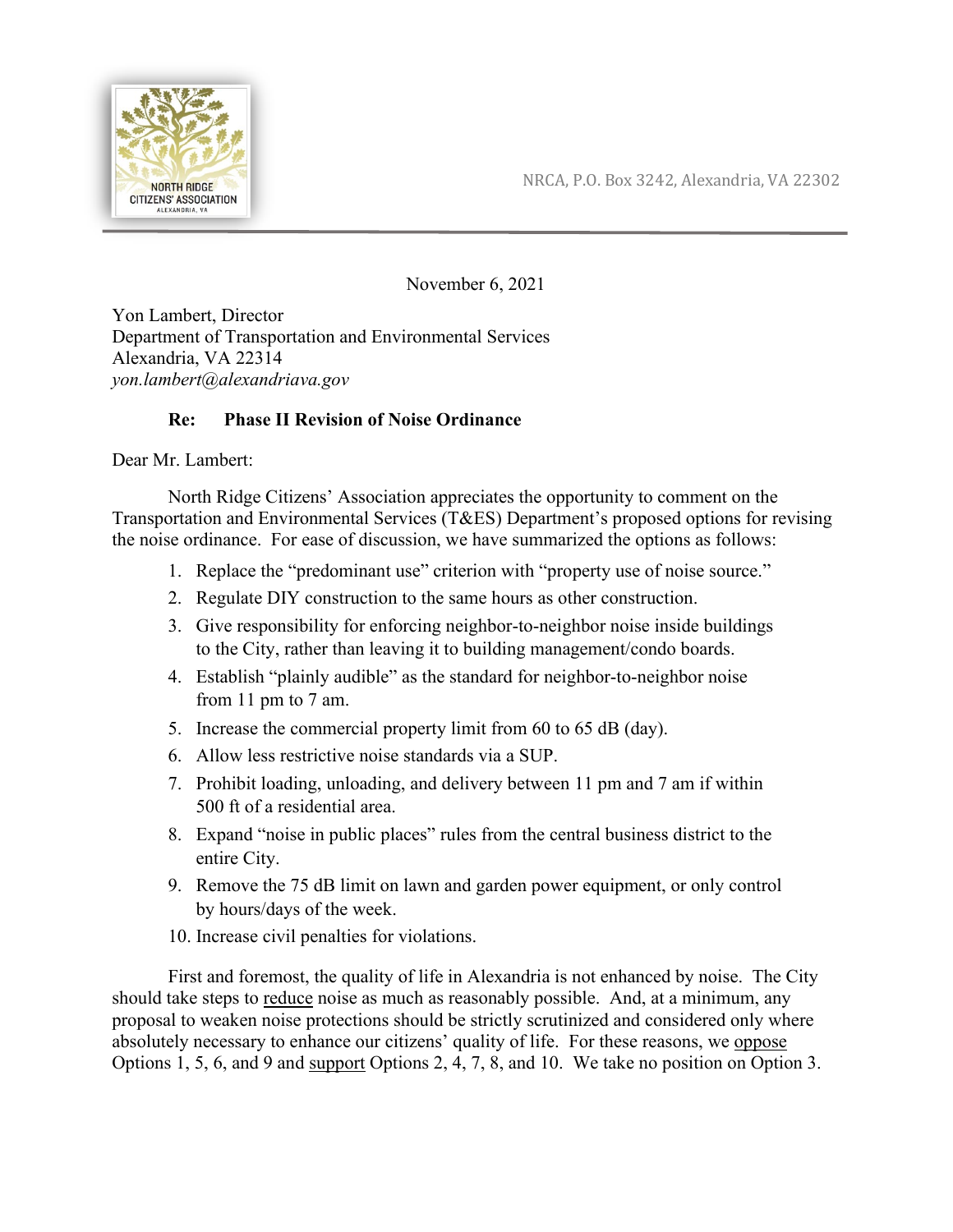## OPPOSE:

**Option 1**—We strenuously oppose Option 1 because it would remove consideration of the predominant use of the immediate surrounding neighborhood in setting noise limits. While we recognize that there may be a rare instance where the predominant use might be difficult to determine, in the vast majority of cases (such as single-family-zoned residential areas) there is no ambiguity and no reason to weaken the requirement.

When a commercial, institutional, or industrial facility is entirely surrounded by residential properties, the residential noise limits should absolutely prevail, as they currently do. An even stronger case can be made when a commercial or institutional property is inserted into a residential neighborhood through the SUP process.

Further, "predominant use" is a common-sense term employed in other contexts in the City zoning ordinance, as well as in other contexts such as tax law. All these reasons counsel against deleting it as a criterion.

**Options 5 and 6**—We strongly oppose Option 5, which would increase the noise limit for commercial properties, and Option 6, which would make it possible to increase noise limits beyond the levels provided in the ordinance through the SUP process. The attractiveness of Alexandria as a place to live is not improved by more noise. Also, allowing increased noise would exacerbate and increase the frequency of disputes between neighbors, which are already on the rise due to increased density and reduced setbacks allowed by the City.

**Option 9—Option** 9 would delete the 75 dB limit on lawn and garden power equipment—apparently because the noise made by this kind of equipment routinely exceeds 75 dB—and instead only limit its use to certain hours of the day. We oppose this weakening of the current requirements. Moreover, the City should begin a process that ultimately could lead to banning the commercial use of such equipment. Not only are the two-stroke gasoline engines that power them extremely loud, they pollute the air—hardly consistent with the idea of a "green" city.

## SUPPORT:

**Options 2, 4, 7, 8, and 10**—NRCA supports these options, which would further restrict noise in the City. We agree that noise-producing do-it-yourself (DIY) projects should be limited to the same hours as projects done by contractors (Option 2), and that "plainly audible" is an appropriate standard for neighbor-to-neighbor noise in residential neighborhoods between 11 pm and 7 pm. The 11 pm "cutoff" time actually is quite late for residents such as those with young children who have early bedtimes and those who would like to enjoy a quiet evening outdoors.

In the middle of the night, the noise of truck engines and slamming doors, and their backup beep, beep, beep, is enough to make anyone sit straight-up in bed. Thus. we strongly support Option 7, which would prohibit loading, unloading, and deliveries between the hours of 11 pm and 7 am. Further, we encourage the City to consider starting the no-delivery period earlier, *e.g.* 7 pm. This would still allow a 12-hour window for loading, unloading, and deliveries, while affording residents an opportunity to enjoy quiet evenings before bedtime.